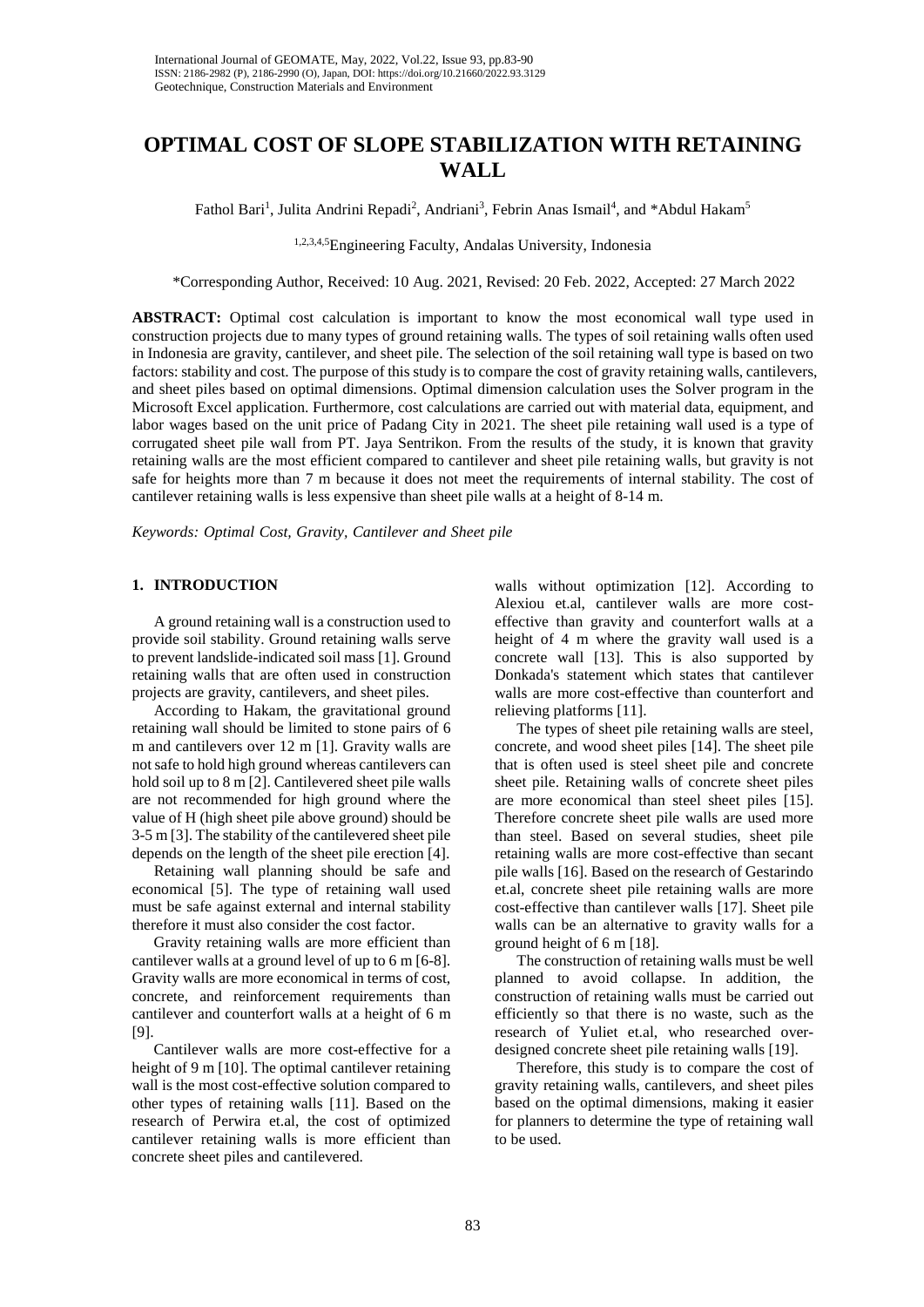#### **2. RESEARCH SIGNIFICANCE**

The results of this study provide new information and analysis to obtain the optimal design of gravity retaining walls, cantilevers, and sheet piles using the Microsoft Excel solver. Microsoft excel solver can perform many iterations directly without manual trial and error. With the optimal design, the possibility of construction failure can be minimized. This research can be used as a guide for planners before planning the construction of retaining walls so that there is no waste such as the construction of over-designed concrete sheet piles in Pariaman. So that it is known the type of retaining wall that is effectively used.

### **3. OPTIMIZATION METHOD**

Optimization of retaining walls uses a linear program. A linear program is a mathematical model developed by George B. Dantzig in 1947. Linear programming aims to solve the problems by minimizing and maximizing an object function by various constraints[20]. A linear program is applied to determine the optimal design of retaining walls. The optimal design of retaining walls has minimal weight and cost that still allows the constraints. Therefore to get the optimal design, a method called the optimization method is needed. To save time and ease in designing, the optimization process requires an application, namely Microsoft Excel and the Solver feature in Microsoft Excel.

The data needed in the optimization are objective function, design variables, and constraints. The objective function illustrates the purpose of a linear program. The objective function example is the minimum volume of the retaining walls. Design variable is the amount in the design of a structure whose value changes or remains (fixed parameters) during the optimization process to obtain the minimum volume where the magnitude is the dimension of the retaining wall, while the constraint is data that limits the purpose for still meet the requirements, the limiting data is the value of the safety factor of the retaining wall [21].

### **4. METHODOLOGY**

This study uses Microsoft Excel for calculating the optimal dimensions and the cost of the retaining walls. The methodology of this study is divided into several stages, namely the calculation of the optimal dimensions, the cost calculations, and comparisons of cost for retaining walls.

The calculation of the optimal dimensions uses the solver optimization program in the Microsoft Excel application. The calculation of the retaining wall formula is made on a Microsoft excel worksheet. This calculation consists of dimensions, volume, external and internal safety factors, After obtaining the calculation framework, optimization is carried out with a solver so that the optimal dimensions of the retaining wall are obtained.

Cost calculation is carried out with data of the prices of the materials, the equipment, and the labor wages based on the work unit price of the City of Padang in 2021. The analysis of sheet pile cost uses a price list from PT Jaya Sentrikon with the type of sheet pile retaining wall used is Corrugated Sheet pile Wall from PT. Jaya Sentrikon located in the city of Padang.

Furthermore, a comparison of gravity retaining walls, cantilevers, and sheet piles is effective and efficient for use at each height.

# **5. OPTIMIZATION OF RETAINING WALL**

In this study, three types of retaining walls were used, specifically gravity, cantilever, and sheet pile. The limitations of this research are as follows:

- The original soil and the backfill behind the retaining wall were sandy soil.
- In the stability analysis, the only static load is accounted
- An earthquake load was excluded
- Earth pressure was calculated using Rankine's theory.

The soil and material parameter data used are as follows:

Table 1 Specification of materials

| Parameter                                     | Value | <b>Unit</b>        |
|-----------------------------------------------|-------|--------------------|
| Unit Weight $(\gamma)$                        | 1,45  | tan/m <sup>3</sup> |
| The angle of<br>internal friction<br>$(\phi)$ | 29,31 | $\Omega$           |
| Cohesion (c)                                  |       | tan/m <sup>3</sup> |

Table 2 Specification of materials

| Parameter                       | Value | <b>Unit</b>        |
|---------------------------------|-------|--------------------|
| Stone Unit Weight $(\gamma)$    | 2,2   | tan/m <sup>3</sup> |
| Concrete Unit Weight $(\gamma)$ | 2,4   | tan/m <sup>3</sup> |
| Mortar press strength           | 50    | kg/cm <sup>2</sup> |
| Concrete Strength (fc)          | 20    | Mpa                |
| Steel Yield Strength (fy)       | 240   | Mpa                |

### **5.1 Gravity Retaining Wall**

The calculations use the Microsoft Excel application by compiling the calculation formulation for external stability and internal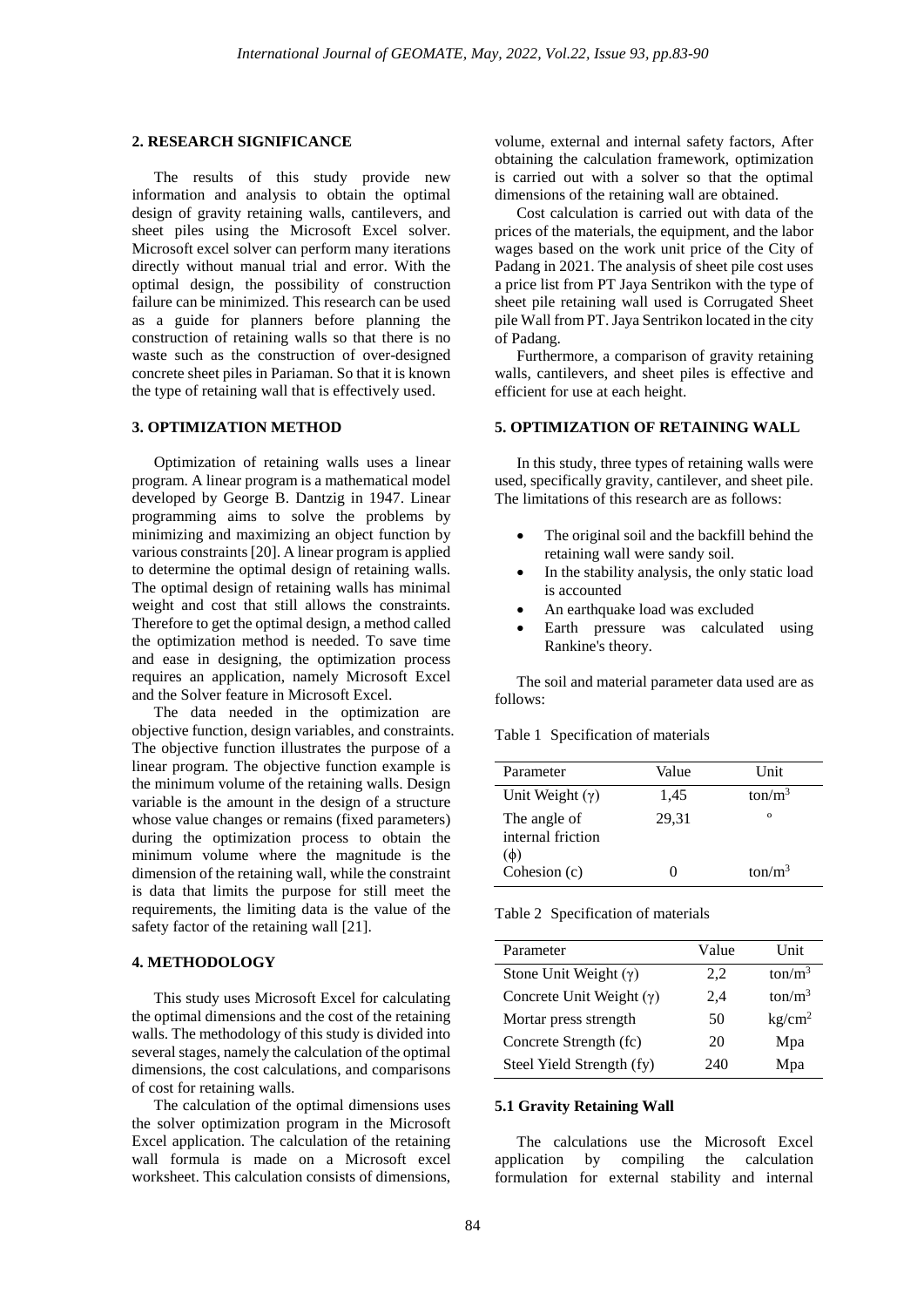stability. Next, to determine the exact dimensions for each height, use the Solver feature in Microsoft Excel.



Fig.1 Gravity wall geometry

Optimization Data :

| <b>Objective Function</b> | : Volume          |
|---------------------------|-------------------|
| Design variable           | $B$ , Ba dan $h2$ |

**Constraint** 

# Table 3 Constraint

| Variable | Minimum          | Maximum          |
|----------|------------------|------------------|
| R        | 0.5 <sub>H</sub> | 0.7 <sub>H</sub> |
| Вa       | 0.3              | H/12             |
| H٦       | H/8              | H/6              |

Table 4 Constraint of external and internal stability

| Minimum | Maximum              |  |
|---------|----------------------|--|
|         |                      |  |
| 2       |                      |  |
| 1,5     |                      |  |
| 3       |                      |  |
|         |                      |  |
|         | $66 \text{ ton/m}^2$ |  |
|         | 10 ton/ $m^2$        |  |
|         | 12 ton/ $m2$         |  |
|         |                      |  |

*Source: PBI 1971*[22]

From the destination data, the volume is obtained which will be used to calculate the cost of retaining the wall. Components in the calculation of costs are labor consisting of ordinary workers, artisans, and a foreman. The second component was the material consisting of river stone, cement, and sand. The third component is equipment consisting of a concrete mixer, water tanker, and auxiliary equipment. Cost calculation is based on the work unit price of Padang in 2021.

# **5.2 Cantilever Retaining Wall**

The calculation of the cantilever retaining wall is the same as that for the gravity wall, namely by compiling a formulation for calculating external and internal stability using Microsoft Excel.<br> $Ba \t a$ 



Fig.2 Cantilever wall geometry

Optimization Data :

- Objective Function : Volume
- Design variable : B, Ba, b1, b2, bb, h2
- Constraint

### Table 5 Constraint

| Variable | Minimum          | Maximum          |
|----------|------------------|------------------|
| B        | 0.4H             | 0.7 <sub>H</sub> |
| Ba       | 0.3              |                  |
| h2       | H/12             | H/10             |
| b1       | B/3              |                  |
| bb       | 0.1 <sub>H</sub> |                  |
| b2       | $B-(b1+bb)$      |                  |

| Constraint                | Minimum                     | Maximum                   |  |  |
|---------------------------|-----------------------------|---------------------------|--|--|
| External                  |                             |                           |  |  |
| <b>SF</b> Overturning     | $\mathcal{D}_{\mathcal{L}}$ |                           |  |  |
| <b>SF</b> Sliding         | 1,5                         |                           |  |  |
| SF Soil Bearing           | 3                           |                           |  |  |
| Capacity                  |                             |                           |  |  |
| Internal                  |                             |                           |  |  |
| $\sigma$ pressure stress  |                             | 269,28 ton/m <sup>2</sup> |  |  |
| $\Sigma$ tensile stress   |                             | 20,56 ton/ $m^2$          |  |  |
| $\sigma$ sliding          |                             | 24,56 ton/ $m^2$          |  |  |
| $S_{outcon}$ DRI 10715221 |                             |                           |  |  |

*Source: PBI 1971*[22]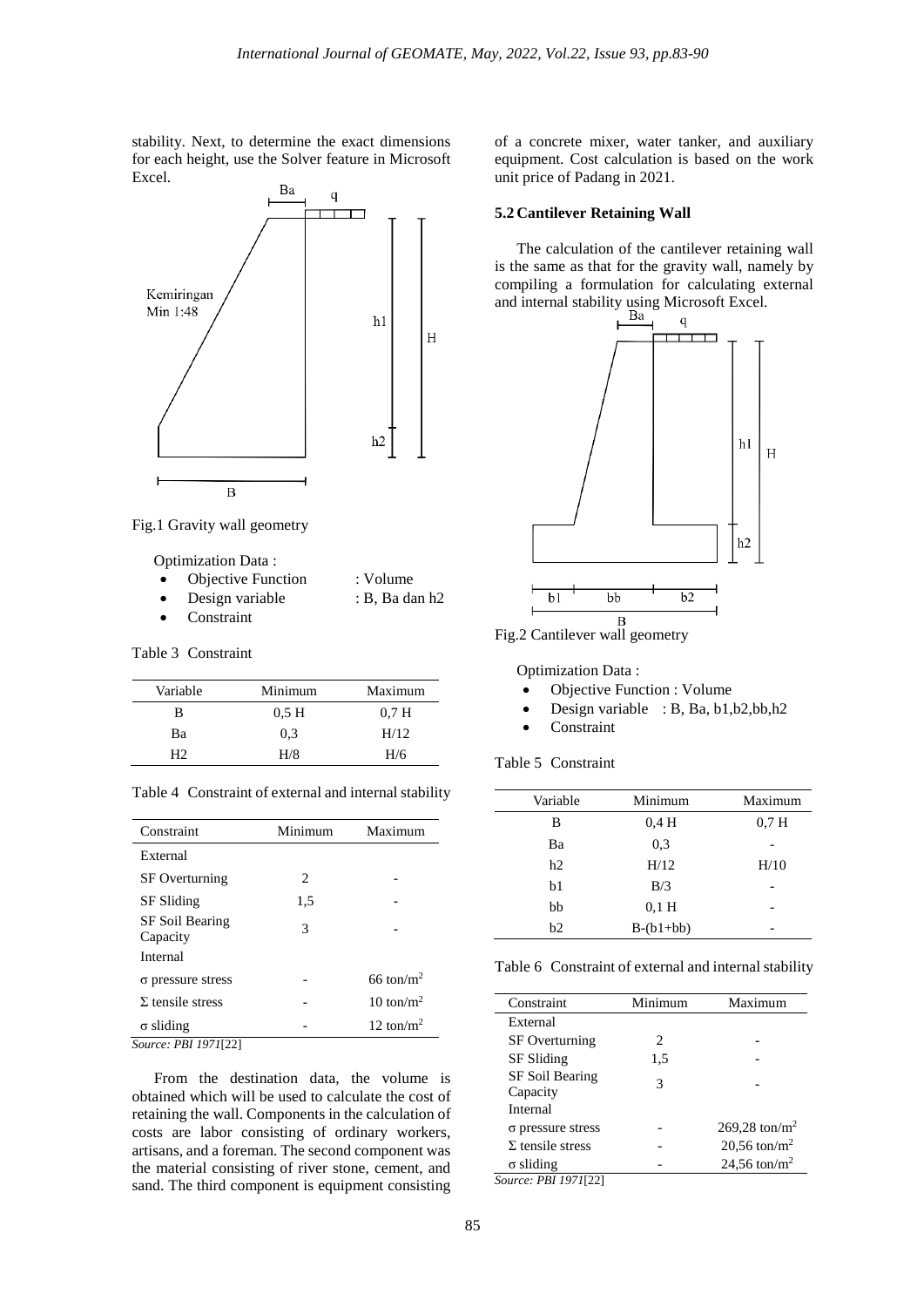Optimization of cantilever retaining walls results in optimal dimensions and optimal volume of retaining walls. The cost of calculation is carried out with the work component, namely the workforce consisting of ordinary workers, artisans, and foremen. The cost of the work is based on the work unit price of Padang in 2021.

#### **5.3 Sheet Pile Retaining Wall**

The optimization for sheet pile retaining walls was different from the process for the gravity and cantilever walls.



Table 7 Dimension and optimal cost of gravity wall

Optimization Data :

|  | <b>Objective Function</b> | : Mmaks |
|--|---------------------------|---------|
|--|---------------------------|---------|

| : L4 |  |
|------|--|
|      |  |

Constraint : L4=0

Sheet pile calculation refers to *Principle Of Foundation Engineering Eighth Edition*, Braja M. Das [23].

From the result of optimizing sheet pile walls, the total length of sheet pile required is obtained. Furthermore, the cost calculation is carried out with the work component, namely the workforce consisting of workers, builders, and foremen. Material components consist of a conca rete sheet pile, steel plate, and welding wire. Equipment components consist of the trailer, crane 1, crane 2, a welding set, a pile driver hammer, and tools.

# **6 RESULT AND DISCUSSION**

### **6.1 Optimal Cost of Gravity Retaining Wall**

The optimal cost of the gravity retaining wall is calculated based on the optimal dimensions of the solver optimization results. The gravity wall meets the requirements of internal and external stability up to a height of 7 m. The following is the optimal cost of the gravity retaining wall.

| Height<br>(H) | Wall<br>Height<br>(h1) | Foot<br>Width<br>(B) | Wall<br>Top<br>Width<br>(Ba) | Foot<br>Thickness<br>(h2) | Volume<br>(V) | Cost for $1m^3$<br>Retaining<br>Wall (Rp) | <b>Total Cost of</b><br>Gravity<br>(Rp) | <b>PPN 10%</b> | <b>Total Cost</b><br>(Rp) |
|---------------|------------------------|----------------------|------------------------------|---------------------------|---------------|-------------------------------------------|-----------------------------------------|----------------|---------------------------|
| a             | $\mathbf b$            | $\mathbf{c}$         | d                            | e                         | $\mathbf f$   | g                                         | $h = (f \times g)$                      | $\mathbf{i}$   | $j = (h + i)$             |
| 4             | 3,33                   | 2,38                 | 0,30                         | 0,67                      | 6,06          | 699.631                                   | 4.242.924                               | 424.292        | 4.667.216                 |
| 5             | 4,17                   | 2,82                 | 0,30                         | 0,83                      | 8,85          | 754.631                                   | 6.679.614                               | 667.961        | 7.347.575                 |
| 6             | 5,00                   | 3,26                 | 0,30                         | 1,00                      | 12,15         | 754.631                                   | 9.166.371                               | 916.637        | 10.083.008                |
| 7             | 5,83                   | 3,69                 | 0,30                         | 1,17                      | 15,95         | 754.631                                   | 12.036.726                              | 1.203.673      | 13.240.398                |
| 8             | 6,67                   | 4,13                 | 0,30                         | 1,33                      | 20,26         | 754.631                                   | 15.290.698                              | 1.529.070      | 16.819.768                |
| 9             | 7,50                   | 4,56                 | 0,30                         | 1,50                      | 25,08         | 754.631                                   | 18.928.276                              | 1.892.828      | 20.821.104                |
| 10            | 8,33                   | 5,00                 | 0,30                         | 1,67                      | 30,42         | 809.631                                   | 24.625.052                              | 2.462.505      | 27.087.557                |
| 11            | 9,21                   | 5,50                 | 0,30                         | 1,79                      | 36,54         | 809.631                                   | 29.586.438                              | 2.958.644      | 32.545.082                |
| 12            | 10,09                  | 6,00                 | 0,30                         | 1,91                      | 43,23         | 809.631                                   | 34.999.762                              | 3.499.976      | 38.499.738                |

The calculation of the optimal cost of the gravity wall consists of the cost of material, labor, and equipment, the cost calculation is carried out for 1m3 of the gravity wall, then multiplied by the total volume to obtain the total cost of the gravity wall.

Based on table 7, gravity retaining walls are safe to use up to a height of 7 m. For a height of more than 7 m, the internal safety figure does not meet the requirements. The cost of a gravity wall for  $1 \text{ m}^3$ is different for each height. For a height of 4 m, the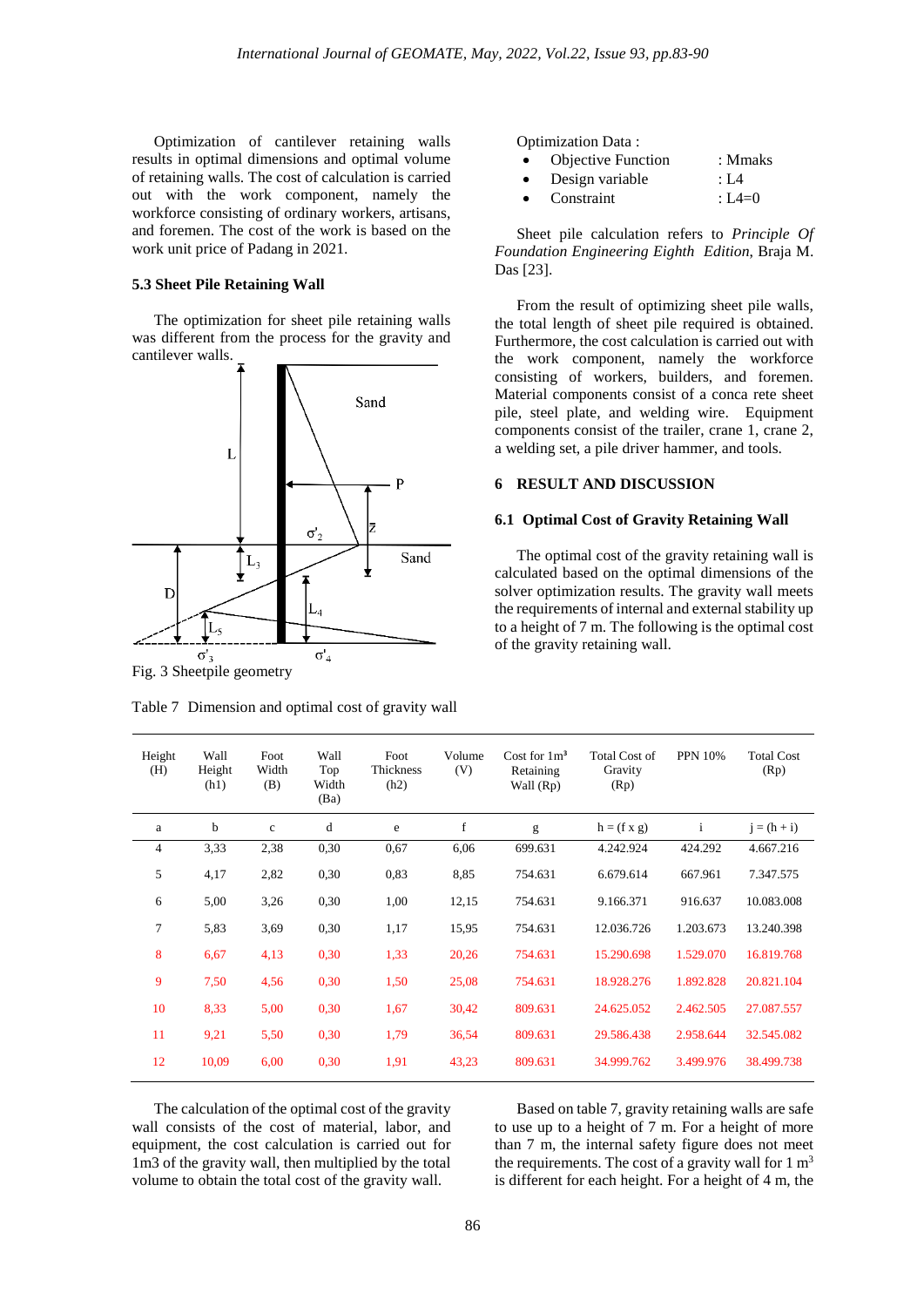price for 1 m3 is Rp. 699,631,-so the total cost is Rp. 4,667,216,- and for a height of 7 m, the cost for 1 m3 is Rp. 754,631,- so the total cost is Rp. 13,240,398,-

# **6.2 Optimal Cost of Cantilever Retaining Wall**

The optimal cost of the cantilever retaining wall is obtained from the optimal dimensions that meet the requirements for external and internal stability as shown in Table 8.

| Height<br>(H) | Wall<br>Height<br>(h1) | Volume<br>(V) | Foot<br>Width $(B)$ | Wall Top<br>Width (Ba) | Foot<br>Thickness<br>(h2) | Width of<br>Heel Slab<br>(b1) | Width of<br>Toe Slab<br>(b2) | The thickness<br>of the Stem<br>Wall<br>(bb) |
|---------------|------------------------|---------------|---------------------|------------------------|---------------------------|-------------------------------|------------------------------|----------------------------------------------|
| a             | b                      | c             | d                   | e                      | f                         | g                             | h                            | $\mathbf{i}$                                 |
| 4,00          | 3,60                   | 3,41          | 2,80                | 0.60                   | 0,40                      | 0.93                          | 1,19                         | 0,67                                         |
| 5,00          | 4,50                   | 3,89          | 3,50                | 0.43                   | 0.50                      | 1,17                          | 1,81                         | 0,52                                         |
| 6,00          | 5,40                   | 4,96          | 4,20                | 0.30                   | 0,60                      | 1,40                          | 2,20                         | 0.60                                         |
| 7,00          | 6,37                   | 6,26          | 4,90                | 0.30                   | 0.63                      | 1,63                          | 2,57                         | 0,70                                         |
| 8,00          | 7,33                   | 7,75          | 5,57                | 0,30                   | 0,67                      | 1,86                          | 2,92                         | 0,80                                         |
| 9,00          | 8,25                   | 9,59          | 6,18                | 0,30                   | 0,75                      | 2,06                          | 3,22                         | 0,90                                         |
| 10,00         | 9,17                   | 11,62         | 6,79                | 0,30                   | 0,83                      | 2,26                          | 3,53                         | 1,00                                         |
| 11,00         | 10,08                  | 13,84         | 7,40                | 0.30                   | 0,92                      | 2,47                          | 3,83                         | 1,10                                         |
| 12,00         | 11,00                  | 16,26         | 8,01                | 0.30                   | 1,00                      | 2,67                          | 4,14                         | 1,20                                         |
| 13,00         | 11,92                  | 18,87         | 8,61                | 0,30                   | 1,08                      | 2,87                          | 4,44                         | 1,30                                         |
| 14,00         | 12,83                  | 21,67         | 9,22                | 0,30                   | 1,17                      | 3,07                          | 4,75                         | 1,40                                         |
| 15,00         | 13,75                  | 24,66         | 9,83                | 0,30                   | 1,25                      | 3,28                          | 5,05                         | 1,50                                         |

Table 8 Optimal dimension of cantilever wall

Table 9 Optimal cost of cantilever wall

| Concrete<br>Volume<br>(m <sup>3</sup> ) | Concrete<br>Cost<br>(Rp) | Total<br>Concrete<br>Cost (Rp) | Steel<br>Weight<br>(Kg) | Reinforcement<br>Cost for 1 Kg<br>(Rp) | Total<br>reinforcement<br>(Rp) | <b>Total Cost</b><br>for<br>Cantilever<br>(Rp) | <b>PPN 10%</b> | <b>Total Cost</b><br>(Rp) |
|-----------------------------------------|--------------------------|--------------------------------|-------------------------|----------------------------------------|--------------------------------|------------------------------------------------|----------------|---------------------------|
|                                         | k                        | $l = (i \times k)$             | m                       | n                                      | $o = (m \times n)$             | $p = (1 + o)$                                  | q              | $r = (p + q)$             |
| 3,00                                    | 1.701.499                | 5.111.906                      | 408                     | 22.931                                 | 9.351.661                      | 14.463.567                                     | 1.446.357      | 15.909.923                |
| 3.44                                    | 1.715.929                | 5.906.958                      | 443                     | 22.931                                 | 10.165.999                     | 16.072.957                                     | 1.607.296      | 17.680.253                |
| 4,34                                    | 1.689.107                | 7.331.911                      | 621                     | 22.931                                 | 14.246.345                     | 21.578.256                                     | 2.157.826      | 23.736.082                |
| 5.57                                    | 1.689.107                | 9.414.308                      | 685                     | 22.931                                 | 15.708.591                     | 25.122.899                                     | 2.512.290      | 27.635.189                |
| 6.91                                    | 1.674.256                | 11.577.405                     | 834                     | 22.931                                 | 19.127.287                     | 30.704.691                                     | 3.070.469      | 33.775.161                |
| 8.69                                    | 1.655.790                | 14.392.525                     | 894                     | 22.931                                 | 20.503.519                     | 34.896.044                                     | 3.489.604      | 38.385.649                |
| 10,36                                   | 1.641.572                | 17.005.697                     | 1.257                   | 22.931                                 | 28.831.658                     | 45.837.355                                     | 4.583.735      | 50.421.090                |
| 12,39                                   | 1.629.533                | 20.191.770                     | 1.449                   | 22.931                                 | 33.226.032                     | 53.417.803                                     | 5.341.780      | 58.759.583                |
| 14,72                                   | 1.619.207                | 23.838.488                     | 1.534                   | 22.931                                 | 35.180.445                     | 59.018.933                                     | 5.901.893      | 64.920.826                |
| 17,25                                   | 1.610.253                | 27.771.298                     | 1.619                   | 22.931                                 | 37.134.858                     | 64.906.156                                     | 6.490.616      | 71.396.771                |
| 19,80                                   | 1.602.414                | 31.729.079                     | 1.868                   | 22.931                                 | 42.827.084                     | 74.556.163                                     | 7.455.616      | 82.011.779                |
| 22,71                                   | 1.595.495                | 36.235.436                     | 1.953                   | 22.931                                 | 44.781.497                     | 81.016.933                                     | 8.101.693      | 89.118.626                |

Cantilever retaining walls based on the calculation of the optimal dimensions are safe to use up to a height of 12 m, and a height of 13–15 m does not meet the requirements. The calculation of the optimal cost of cantilever walls consists of the volume of concrete, reinforcement, labor, and equipment.

Based on Table 9, for a height of 4 m, the total cost of concrete is Rp. 5.111.906,- with the cost of reinforcement being Rp. 9.351.661,-, so that the

total cost of the cantilever height of 4 m is 15.909.923,-. The price of reinforcement in Padang City for 1 kg is Rp. 22,931,-.

# **6.3 Optimal Cost of Sheet Pile Retaining Wall**

The optimal cost of the sheet pile retaining wall is calculated for 1 m. Optimal cost of the sheet pile retaining wall in Table 10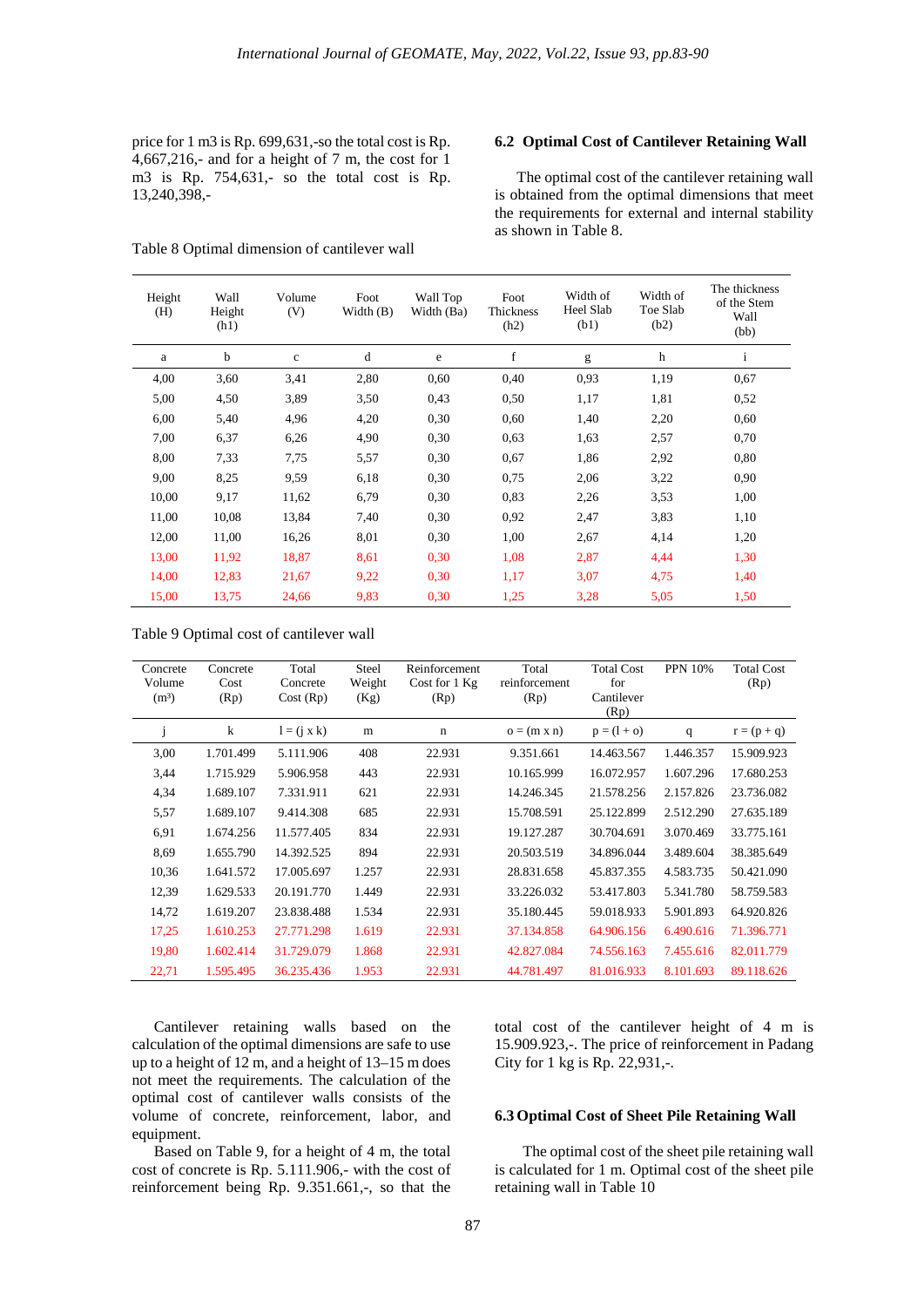| <b>Sheet Pile</b><br>Length<br>(m) | Sheet Pile<br>Type | <b>Sheet Pile Cost</b><br>for $1m$<br>(Rp) | <b>Total Cost of</b><br><b>Sheet Pile</b><br>(Rp) | Capping<br><b>Beam Cost</b><br>(Rp) | <b>Total Cost</b><br>(Rp) | <b>PPN 10%</b> | <b>Total Cost</b><br>(Rp) |
|------------------------------------|--------------------|--------------------------------------------|---------------------------------------------------|-------------------------------------|---------------------------|----------------|---------------------------|
| a                                  | b                  | $\mathbf c$                                | $d = (a \times c)$                                | f                                   | $g = (d + e + f)$         | h              | $i = (g + h)$             |
| 7                                  | W-325-A-1000       | 2.491.148                                  | 17.438.033                                        | 1.333.429                           | 18.771.462                | 1.877.146      | 20.648.608                |
| 8                                  | W-325-A-1000       | 2.465.920                                  | 19.727.357                                        | 1.333.429                           | 21.060.786                | 2.106.079      | 23.166.865                |
| 9                                  | W-350-A-1000       | 2.623.425                                  | 23.610.822                                        | 1.319.255                           | 24.930.077                | 2.493.008      | 27.423.085                |
| 10                                 | W-400-B-1000       | 2.912.301                                  | 29.123.012                                        | 1.301.705                           | 30.424.717                | 3.042.472      | 33.467.189                |
| 11                                 | $W-500-A-1000$     | 3.503.573                                  | 38.539.306                                        | 1.605.646                           | 40.144.952                | 4.014.495      | 44.159.447                |
| 12                                 | W-600-A-1000       | 3.861.379                                  | 46.336.542                                        | 1.583.912                           | 47.920.454                | 4.792.045      | 52.712.500                |
| 13                                 | W-600-A-1000       | 3.925.496                                  | 51.031.448                                        | 1.583.912                           | 52.615.360                | 5.261.536      | 57.876.896                |
| 14                                 | W-600-B-1000       | 4.132.075                                  | 57.849.054                                        | 1.583.912                           | 59.432.966                | 5.943.297      | 65.376.263                |
| 15                                 |                    |                                            |                                                   |                                     |                           |                |                           |

Table 10 Optimal cost of the sheet pile wall

The type of sheet pile retaining wall is a corrugated sheet pile wall from PT Jaya Sentrikon with a length of  $7 m - 14 m$ .

The calculation of sheet pile wall cost consists of sheet pile cost and capping beam cost. Based on Table 10 for a sheet pile length of 7 m, the sheet pile cost is Rp. 17.438.033, - and capping beam cost is Rp. 1.333.429, - so the total cost is Rp. 20,648,608,-

# **6.4 Comparison of the Optimal Cost of Gravity, Cantilever and Sheet Pile Retaining Wall**

Comparison of the optimal cost of gravity, cantilevers, and sheet pile walls by taking into account the cost of material, labor, and equipment based on the Padang City Work Unit Price in 2021 and based on the sheet pile prices from PT Jaya Sentrikon.

|                | Cost  |            |       |            |      |            |  |  |  |
|----------------|-------|------------|-------|------------|------|------------|--|--|--|
| Height         | H1    | Gravity    | H1    | Cantilever | L    | Sheet Pile |  |  |  |
| $\overline{4}$ | 3,33  | 4.667.216  | 3,60  | 15.909.923 |      |            |  |  |  |
| 5              | 4,17  | 7.347.575  | 4,50  | 17.680.253 | ٠    |            |  |  |  |
| 6              | 5,00  | 10.083.008 | 5,40  | 23.736.082 | ۰    |            |  |  |  |
| 7              | 5,83  | 13.240.398 | 6,37  | 27.635.189 | 2,90 | 20.648.608 |  |  |  |
| 8              | 6,67  | 16.819.768 | 7,33  | 33.775.161 | 3,00 | 23.166.865 |  |  |  |
| 9              | 7,50  | 20.821.104 | 8,25  | 38.385.649 | 3,50 | 27.423.085 |  |  |  |
| 10             | 8,33  | 27.087.557 | 9,17  | 50.421.090 | 4,00 | 33.467.189 |  |  |  |
| 11             | 9,21  | 32.545.082 | 10,08 | 58.759.583 | 4,50 | 44.159.447 |  |  |  |
| 12             | 10,09 | 38.499.738 | 11,00 | 64.920.826 | 5,00 | 52.712.500 |  |  |  |
| 13             |       |            | 11,92 | 71.396.771 | 5,20 | 57.876.896 |  |  |  |
| 14             |       |            | 12,83 | 82.011.779 | 5,50 | 65.376.263 |  |  |  |
| 15             |       |            | 13,75 | 89.118.626 |      |            |  |  |  |

Table 11 Comparison of the optimal cost of the gravity, cantilever, and sheet pile wall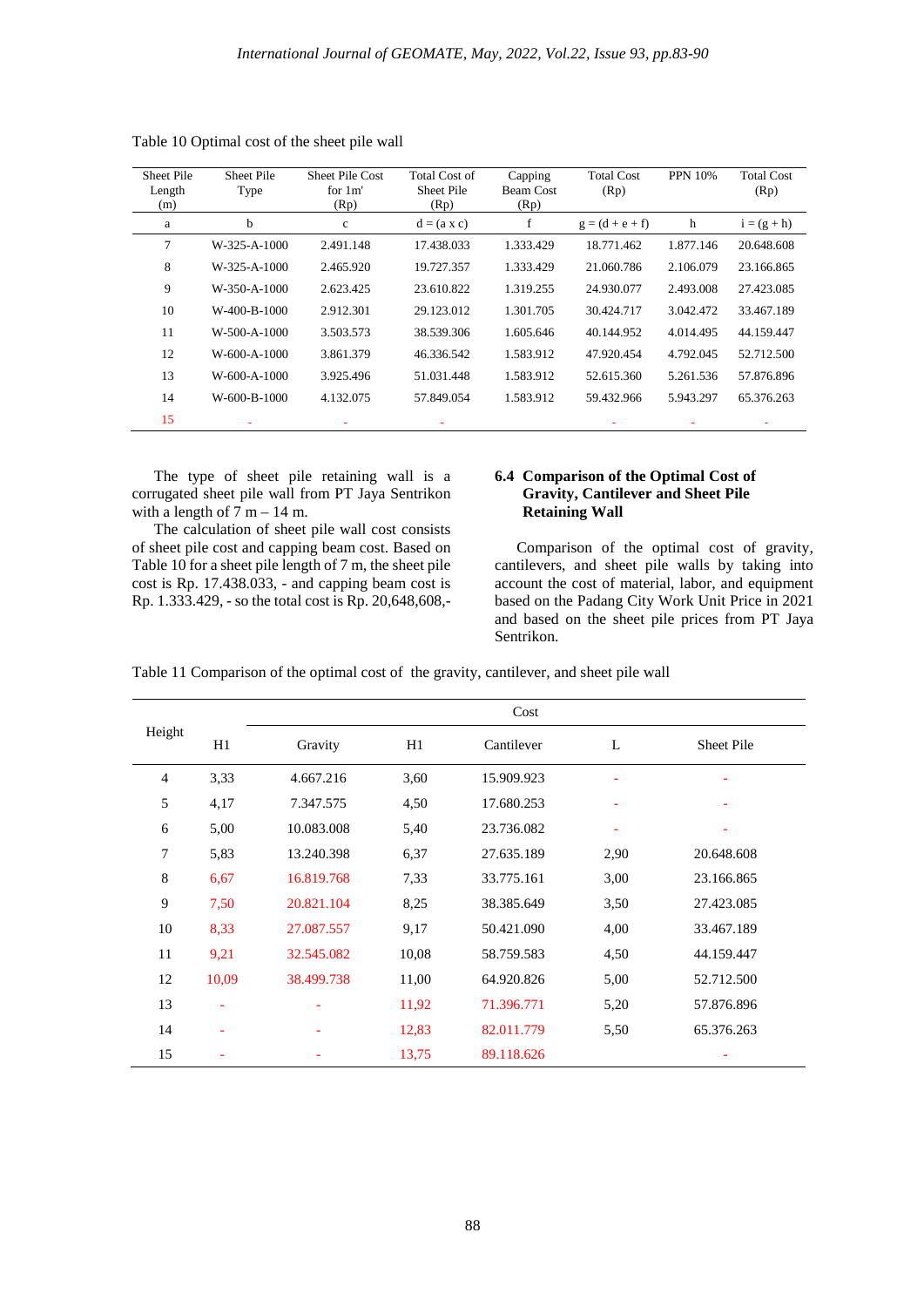

Fig. 4 Comparison of the optimal cost of gravity wall, cantilever, and sheet pile

The heights of the retaining walls compared are h1, and L. h1 and L are the heights of the unembedded retaining walls. Based on Fig. 4, gravity retaining walls are more cost-effective than cantilevers and sheet piles, but gravity walls are not safe to use for heights over 7 m because they do not meet internal stability requirements. At the height of 8–14 m, cantilever retaining walls are more efficient than sheet piles, but cantilevers do not meet internal stability at the height of 13–14 m.

### **7 CONCLUSION**

The various types of retaining walls available make it difficult for the planners to determine which one to be used. The types of retaining walls that are often used in Indonesia are the gravity walls, the cantilevers, and the sheet piles. The selection of retaining wall types must be based on two things, namely the stability and the cost of the retaining walls.

Based on the results of this study, it was found that the gravity retaining walls are more costeffective than the cantilever walls and the sheet piles but the gravity walls can only be used for heights of up to 7 m. For a height of 8 m  $-$  14m, cantilever walls are more efficient than sheet pile walls.

# **8 ACKNOWLEDGMENT**

The researcher would like to thank Andalas University for assisting in the implementation of this research.

# **9 REFERENCES**

- [1] Hakam A., Slope Stability and Retaining Wall. Padang: Andalas University Press, 2010.
- [2] Das B.M., Principles of foundation engineering. United State of America: Global Engineering, 2014.
- [3] Hardiyatmo H.C, "Foundation Analysis and Design 1," Yogyakarta, 2014.
- [4] Chalid F., "Medan Area University," 2018.
- [5] Khajehzadeh M., Taha M. R., El-Shafie A., and Eslami M., "Economic design of retaining wall using particle swarm optimization with the passive congregation," Aust. J. Basic Appl. Sci., vol. 4, no. 11, pp. 5500–5507, 2010.
- [6] Sebastian J. and Suhendra A., "The Effectiveness of Retaining Walls in Projects in Bogor Problem Problem Formulation Research Objectives Active and Passive Lateral Pressure Overturning Stability," vol. 2, no. 4, pp. 203–210, 2019.
- [7] Djunaedi R. R., "Economical Comparison Between Gravity-Type and Cantilever-Type Retaining Wall Designs," Muhammadiyah Sukabumi, 2020.
- [8] Tamela L. and A. K. A, "Analysis of the Stability of Retaining Walls in the Housing of Civil Servants Kepanjen Malang Regency," vol. 2, no. 2, pp. 295–301, 2018.
- [9] Patil S.S., "Analysis and Design of Reinforced Concrete Stepped Cantilever